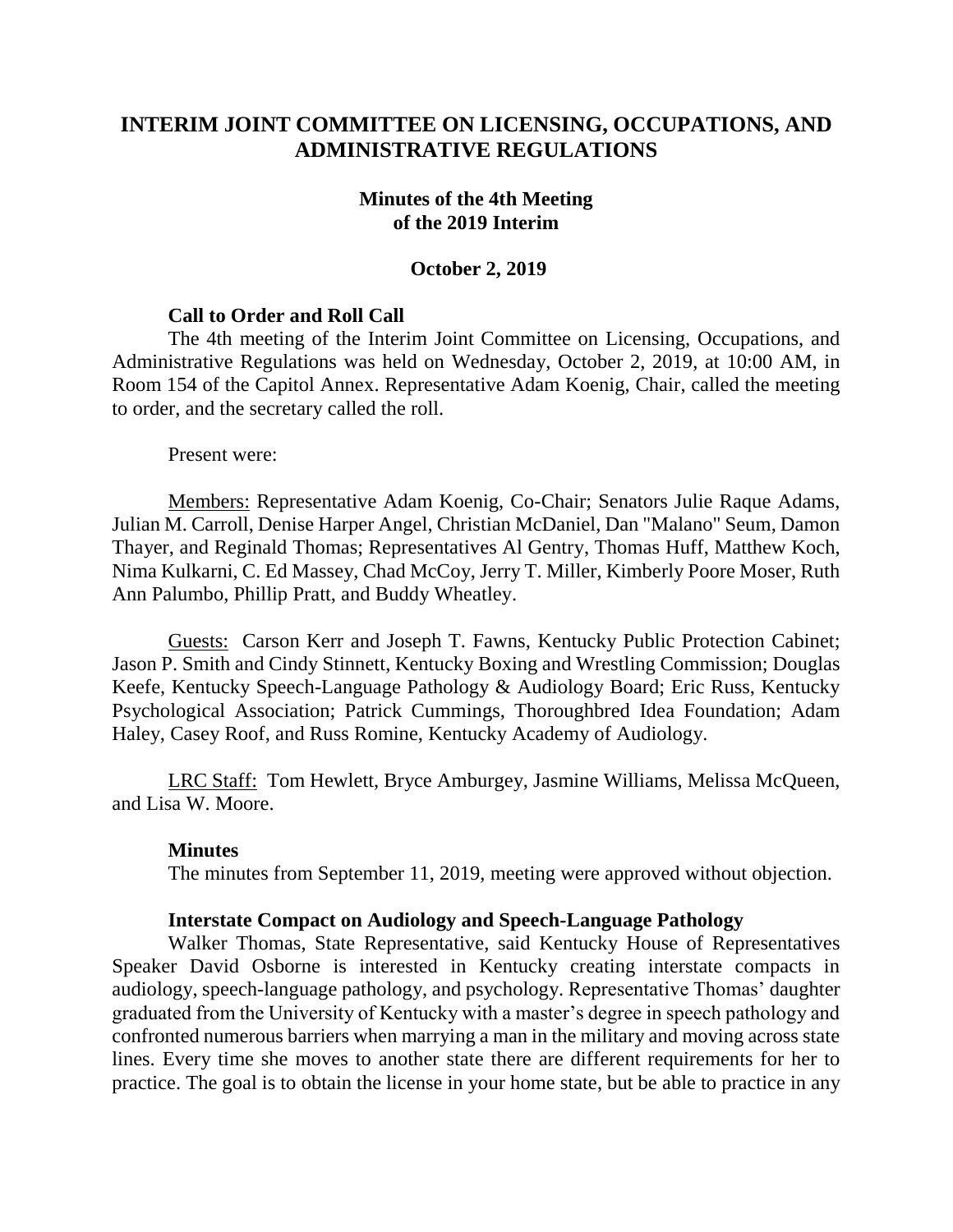state within the compact agreement. There is an effort to get ten states to agree to the compact and then fees and by-laws can be established.

Douglas Keefe, M.S., explained the Audiology & Speech-Language Pathology Interstate Compact (ASLP-IC) facilitates the practice of audiology and speech-language pathology by securing a privilege to practice in a member state or through telehealth. He is a member of the Board of Speech-Language Pathology  $\&$  Audiology and the board's charge is to protect the consumer by ensuring the people who have speech pathology and audiology licenses have taken relevant professional development to keep their license renewed. Consumers should take solace in the fact that participants still have to get their license in their home state and meet all acceptable standards of practice.

Mr. Keefe said the purpose of this Compact is to facilitate interstate practice of audiology and speech-language pathology with the goal of improving public access to audiology and speech-language services. ACLP-IC is operational when ten states enact the legislation for the compact. This compact will emulate and function similar to occupational licensure compacts for nursing, psychology, medicine, physical therapy and emergency medical services.

Mr. Keefe said audiologists and speech-language pathologists licensed in their home state would apply for a privilege to practice under the ASLP-IC. ASLP-IC states will communicate and exchange information including verification of licensure and disciplinary sanctions. They retain the ability to regulate practice in their states. This increases access to client, patient, and student care, and facilitates the continuity of care when clients, patients, and students relocate, or travel. It also promotes cooperation between ASLP-IC states in the areas of licensure and regulation, and offers a higher degree of consumer protection across states lines.

Responding to a question from Chairman Koenig, Representative Thomas said the ASLP-IC draft was written in conjunction with the Council of State Governments (CSG). There are currently seven compacts nationwide, and he said this one is in the infancy stage and Kentucky can help set the guidelines by being in the forefront. Chairman Koenig said Kentucky is finding ways to remove barriers to employment and allowing military personnel and spouses to more easily maintain their profession when relocating. This helps provide services to populations currently underserved or geographically isolated.

Senator Carroll commended the committee for honoring Kentucky citizens married or traveling in military families, as well as meeting the needs of the seven states bordering Kentucky. All compacts are beneficial and serve valuable purposes. Representative Thomas noted that they are still bound by their home state license rules, and it is a privilege to practice in the other compact states.

Committee meeting materials may be accessed online at https://apps.legislature.ky.gov/CommitteeDocuments/50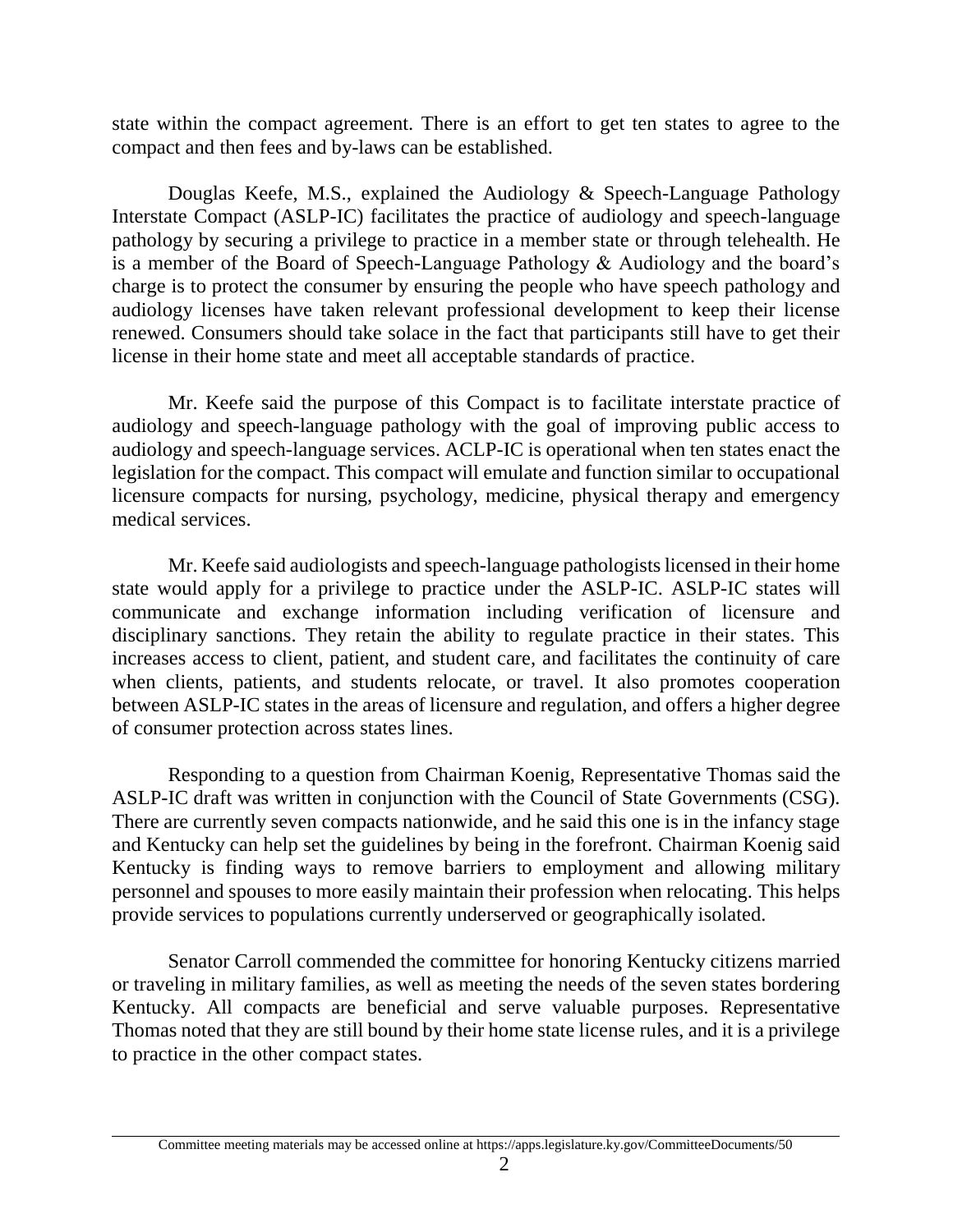Representative Moser said reciprocity across states is a good thing because it removes licensure barriers, and the nursing compact has been very successful. She would like to see an interstate compact for social workers in the future.

# **Interstate Compact on Psychology**

Kentucky State Representative Lisa Willner, Ph.D., Executive Director, Kentucky Psychological Association, said as a licensed psychologist in the Kentucky General Assembly, she is happy to partner with Representative Walker Thomas on bringing forth the Psychology Interjurisdictional Compact (PSYPACT). This is an interstate compact that facilitates the practice of psychology using telecommunications technologies (telepsychology) and/or temporary in-person, face-to-face psychological practice.

Representative Willner said the PSYPACT provides both pros and cons for providers. One pro is that providers who take advantage of the compact can expand their practice, while it also increases competition. There is a severe shortage of licensed psychologists across Kentucky, and the interstate compact can really address client/patient access to care. Many members do not have a single, licensed psychologist in their counties, and this is a huge problem.

Eric Russ, Ph.D., President, Kentucky Psychological Association, said one in four individuals will experience some mental health issue in their lifetime. Licensed psychologists bring years of experience and are experts in diagnosing and treating mental illness. Psychologists work in a multitude of settings including psychiatric hospitals, the VA, community mental health clinics, schools and colleges, healthcare settings, and in private practice.

Dr. Russ said the PSYPACT is an interstate compact that provides a mechanism for the ethical and legal practice of telepsychology. It reduces regulatory barriers and provides for client or patient protection. As people begin to understand more about mental health issues and the need to treat them, there has been an increase in those seeking psychologist services across Kentucky. Unfortunately, like so many other health professionals, psychologists are not always available in underserved areas, including rural regions. Increasingly, psychologists are using telehealth as a means of responding to the demands for services. Psychology is uniquely suited to take advantage of telehealth services as the key intervention is talking and does not require additional equipment, like some medical specialties.

Dr. Russ said mental health treatments are just as effective for patients through a live video link in telehealth as an actual office visit. Recent changes in legislation in Medicaid and insurance reimbursement have made telepsychology within Kentucky a more available option. PSYPACT would be particularly helpful in expanding access to care when patients travel out-of-state and minimize disruptions in patients who move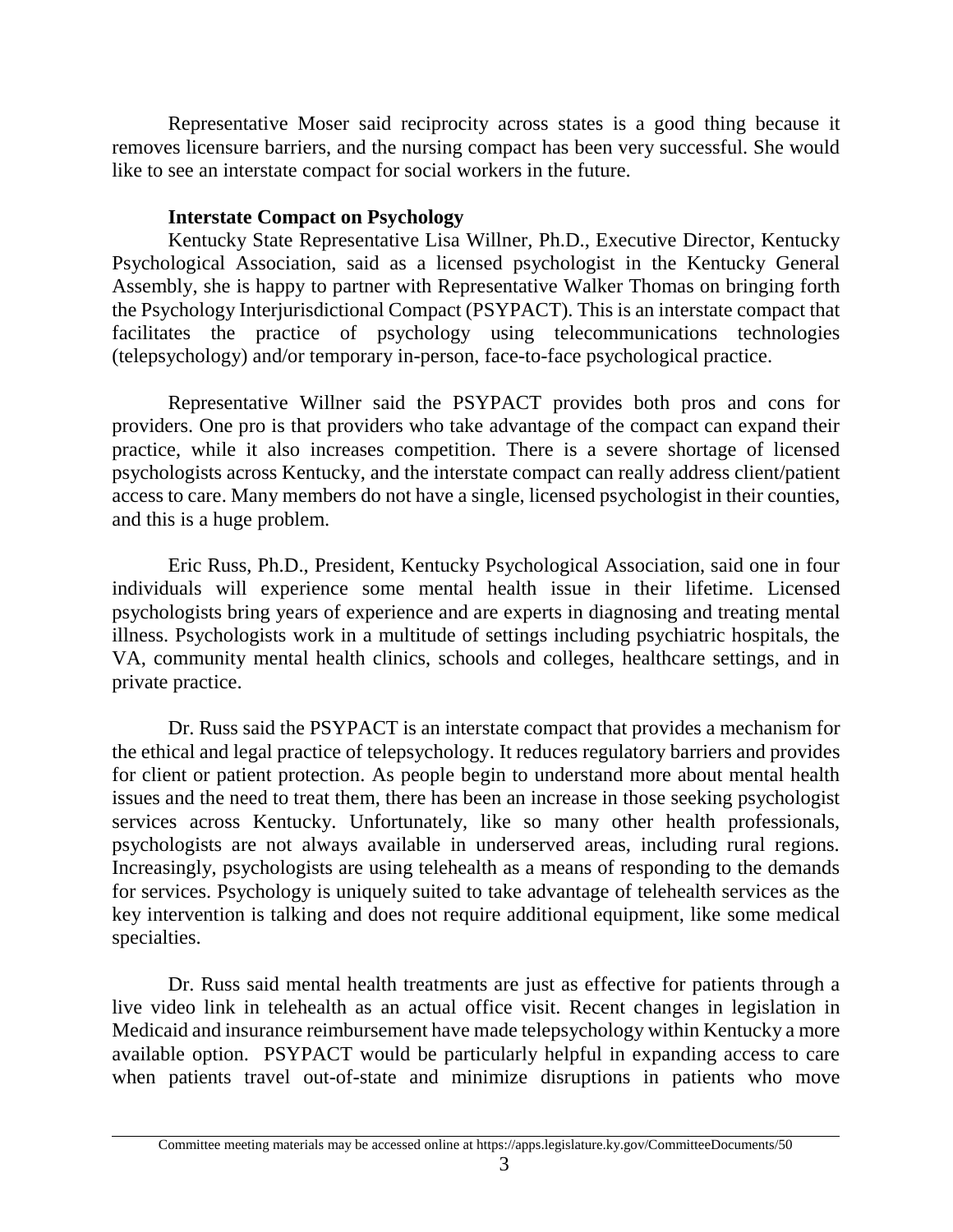frequently, such as family of military personnel. Finally, a PSYPACT psychologist living near bordering states would be able to more easily serve those in their geographic region.

Dr. Russ said PSYPACT provides protection to the public by certifying that psychologists have met acceptable standards of practice, and provides compact states with a mechanism to address disciplinary issues that occur across state lines. It increases access to mental healthcare when care is not readily available, while also providing continuity of care for an increasing mobile society. PSYPACT legislation has already been passed in twelve states, and four more have legislation pending. Kentucky, as a psychology compact state, affords fellow Kentuckians with more opportunities to receive the highest level of mental health services from doctorate and licensed psychologists.

# **Boxing and Wrestling Commission**

Joseph Fawns, Legislative Liaison, Public Protection Cabinet, said their legislative request is to amend KRS 229.260 to allow the Medical Advisory Panel to designate one or more of its physician members to assist the Executive Director of the commission in the review of physical exams and other medical records that are submitted at the time of licensure, and to compensate that physician \$500 per month of service. This amendment would assist in the recruitment and retention of experienced and qualified physicians. Moreover, it will help the commission continue to emphasize and promote the standards for the health and safety of all combat sports participants.

Mr. Fawns said the Kentucky Boxing and Wrestling Commission (KBWC) Medical Advisory Panel consists of three to five physicians appointed by the Secretary of the Kentucky Public Protection Cabinet. Each physician must be licensed to practice medicine in Kentucky and knowledgeable in one or more medical fields related to the kinds and types of injuries or conditions likely to be the result of unarmed combat. He noted at least one of the panel members must be a neurologist.

Mr. Fawns said the panel is responsible for advising the Commission on issues relating to the health and safety of combat sports participants. It was created in 2008 as part of a lawsuit settlement.

Mr. Fawns said challenges included panel members being asked to review physicals, often on a daily basis. Members devote a significant amount of time reviewing records outside of their regular practice, and they are not compensated for this valuable service. Members are only compensated for in-person meetings of the panel. Also, recruiting and retaining individuals to serve on the panel has been difficult. Between 2008 and 2016, the panel was vacant. In 2016, four members were appointed and sworn, and seated at once. Since 2016, all members have resigned prior to the expiration of their term. One physician sits on the panel.

Committee meeting materials may be accessed online at https://apps.legislature.ky.gov/CommitteeDocuments/50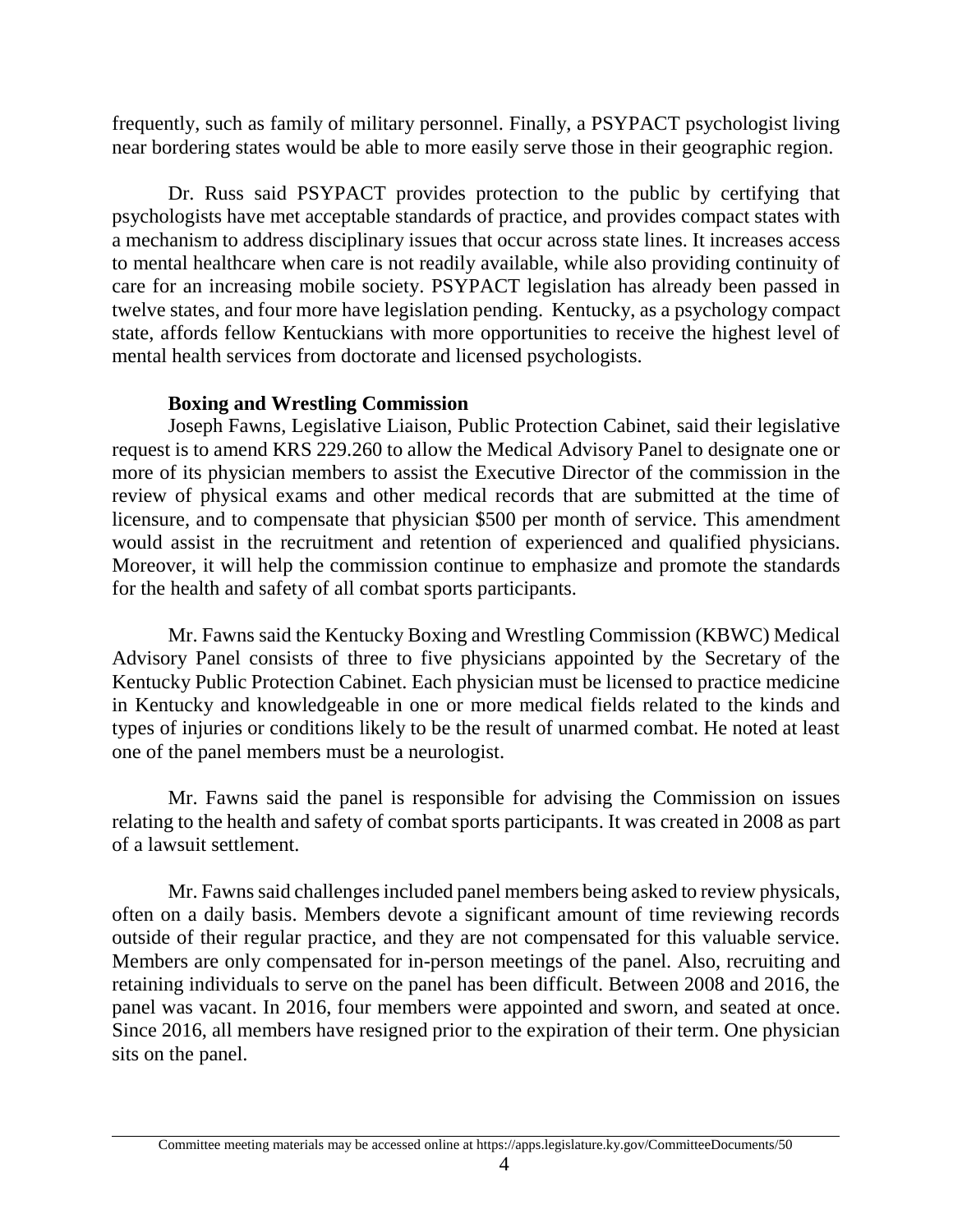Mr. Fawns summarized that the legislative request is to allow the medical advisory panel to designate one or more of its physicians to assist in the review of medical records and be compensated \$500 per month of service. This change will assist in the recruitment and retention of panel members. It also allows the commission to continue to prioritize the health and safety of combat sports participants.

Responding to a question from Senator Seum, Mr. Fawns said the panel would be responsible for all combat sports include boxing, wrestling, mixed martial arts, and kick boxing. Ms. Stinnett clarified it is amateur mixed martial arts, professional wrestling, professional boxing, and professional kick boxing.

Responding to Representative Moser, Mr. Fawns said members of the panel are currently compensated \$100 per meeting, but they do not necessarily meet to review these every day. Ideally, the panel would have one member that would review the physicals for one month and then that person would be compensated \$500. Representative Koenig suggested that the language be amended to say "up to" \$500.

## **Fixed Odds Wagering on Horse Races**

Patrick Cummings, Executive Director, Thoroughbred Idea Foundation, said Kentucky can set an example for the rest of the country in horse wagering. He thanked Chairman Koenig for his leadership related to the thoroughbred industry in Kentucky. The thoroughbred industry is thriving and as a horse owner he said incentives to buy Kentucky breeds and race in Kentucky is strong. He said hopefully Kentucky will also catch up to the rest of the country in allowing sports wagering, and modernizing horse wagering.

Mr. Cummings said horse racing does not have to be only pari-mutuel, and can also include fixed odds wagering. Customers want the opportunity for fixed odds as they know what to expect in return. There are many benefits of amending horse wagering laws to include fixed odds It will modernize a struggling industry, which provides a tremendous amount of jobs, and has a substantial economic impact. It will domesticate a business which American racing operators, including some in Kentucky, are already tapping into internationally. Finally, it will serve as a legal volley against the growing, illicit, off-shore operators who are poaching customers in Kentucky, and hurting horse people in the industry nationwide.

Mr. Cummings said the Thoroughbred Idea Foundation was launched a year ago and is a privately funded think tank for thoroughbred racing. Its purpose is improve the thoroughbred racing industry for all stakeholders, especially its primary customers, gamblers and owners, through the exchange, curation, and advocacy of sound, data-driven ideas, shared with and implemented by the sport's existing entities.

Committee meeting materials may be accessed online at https://apps.legislature.ky.gov/CommitteeDocuments/50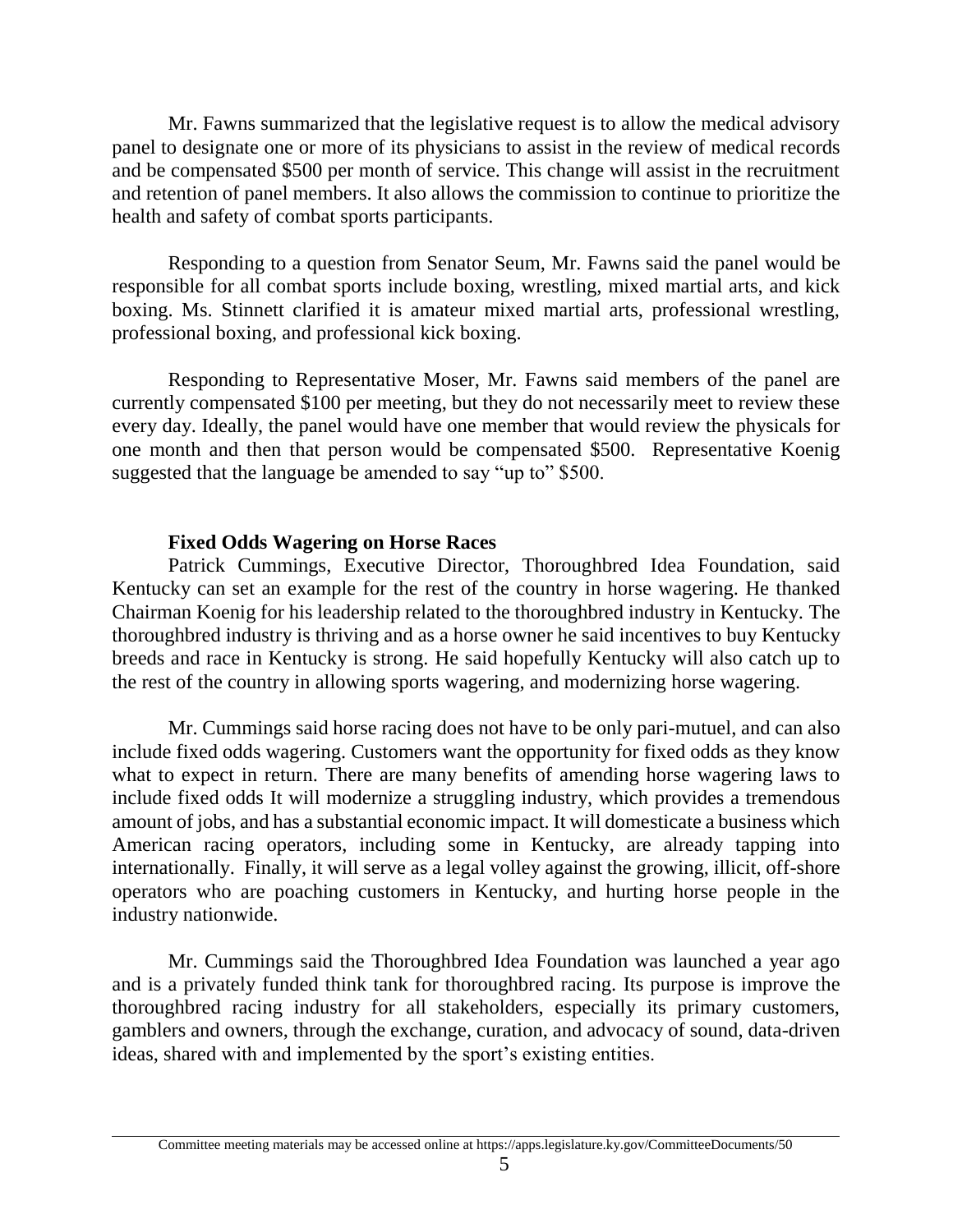Mr. Cummings said there are some bright spots in the horse racing industry, but the overall financial metrics of racing are down. The foal crop is at its lowest point since 1965, and wagering on the sport across America is down 50 percent over the last 15 years, after adjusting for inflation. Revenue from wagering is a key driver of prize money, and is the most significant incentive for owners to continue participating in the sport. Fixed odds wagering can help by allowing customers to know exactly their return if the bet is successful. The odds can change, but only to future customers. In Nevada, and other states, customers are enjoying the opportunity to make these fixed odds wager either on a single game, a set of games, or future bets.

Kentucky Derby wagering is open for only ten days currently, but marketing would thrive if the public could wager for ten months on the premier race. The American market for sports betting is widely estimated to be between \$80 and \$150 billion a year, all of it on fixed odds bets. He said to combine fixed odds wagering in horse racing, Kentucky would need a new business model, different pricing to customers, and presenting the sport to modern audiences in a way in which the market is already meeting their expectations with other sports. Bill Knauf, Vice President of Business Operations, Monmouth Park in New Jersey, sees the combination of fixed odds and horse racing as a potential new revenue stream, and they will push the issue during the next year. He believes there is a massive audience out there that bets sports but has never tried to bet horse racing, and they want to engage that customer.

Mr. Cummings said off-shore entities are attempting to cash in on the growth in fixed odds betting overall. One site, Betusracing, based in Costa Rica, actively recruits and markets to American horse players by hiring several award winning racing journalists to produce content for their platform. These sites allow fixed odds wagering on big races, such as the Kentucky Derby, and can allow American and European customers to make wagers up to ten months prior to a race. This can put TVG and TwinSpires at a disadvantage as the laws do not allow them to offer fixed odds wagering, and they need to be on a level playing field.

Mr. Cummings said Kentucky has the opportunity to modernize horse betting and make a home grown industry. On behalf of the Thoroughbred Idea Foundation and the greater horse racing industry, he asked the committee to remember horse racing when considering any potential bill on legalizing sports betting, or amending existing regulations that limit racing to pari-mutuel wagering. His foundation is privately funded by individuals and not supported financially through Kentucky racetracks.

Responding to a question from Senator McDaniel, Mr. Cummings said Keeneland is supportive of the marketing and business aspect of the measure, while Churchill Downs has not made a public comment. He noted that Churchill Down's silence does not mean it is not supportive of the measure.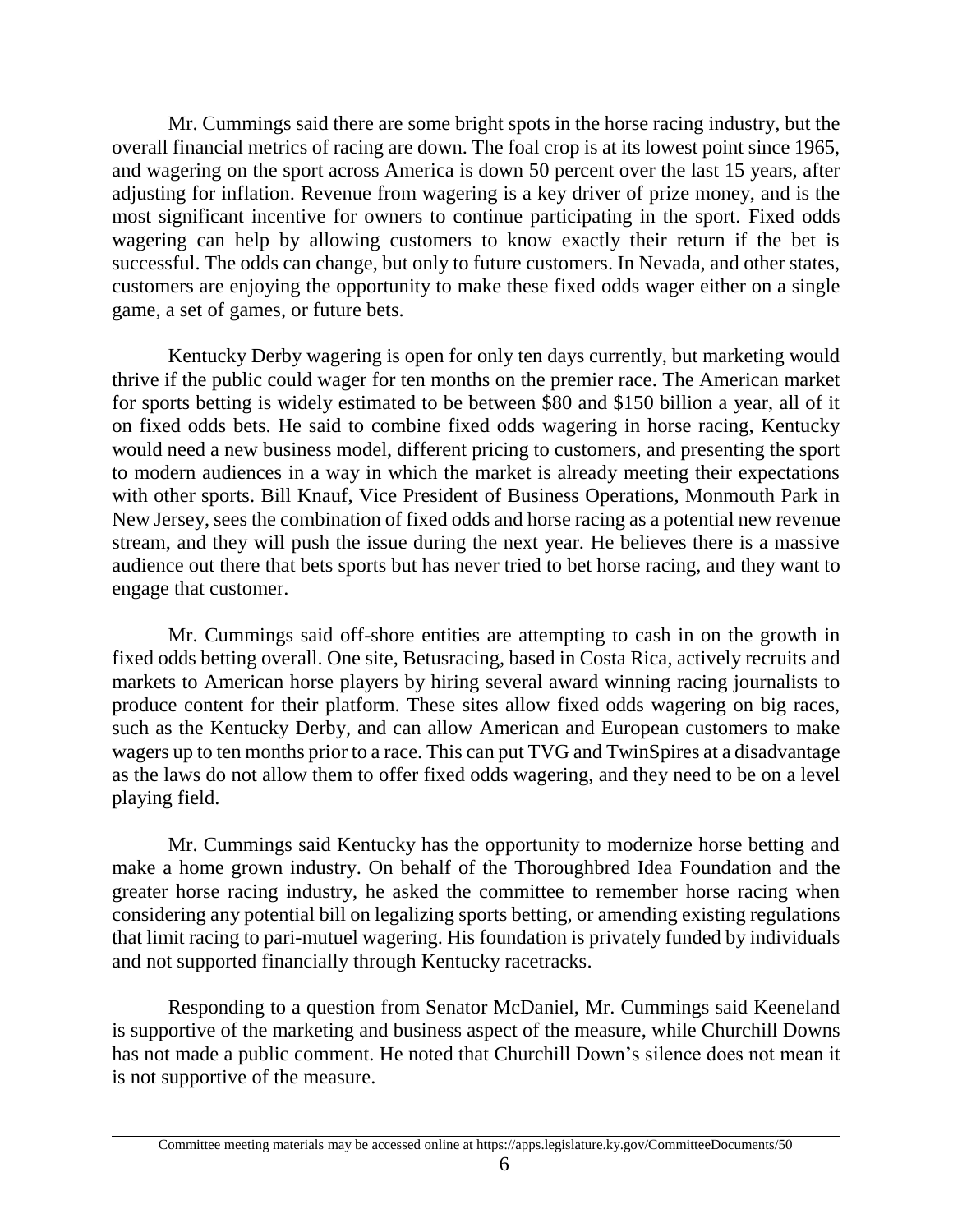Chairman Koenig recognized House Speaker David Osborne and Jay Hartz, Director, Legislative Research Commission, for being in attendance at the meeting.

Senator Thayer said he is supportive of fixed odds wagering and would like the language included in Chairman Koenig's sports wagering bill. He would like Kentucky to lead the way on this issue and the horse industry to be included in the growing popularity of sports wagering being implemented across the country.

Responding to a question from Senator Thayer, Mr. Cummings said regardless of Keeneland and Churchill Downs taking a wait and see approach, this approach could be implemented on a track by track basis. The horse racing sport has been losing fans and not modernizing at the pace it should be, and this offers wagering in a more straightforward, simple fashion. Senator Thayer says horse racing should be innovative to attract new customers to the sport.

Responding to Representative Wheatley, Mr. Cummings said language is very broad in other states that have passed legislation to regulate fixed odds betting. Representative Wheatley said he needs more technical details on fixed odds wagering. He noted pari-mutuel wagering allows for weather and horse cancellations. Mr. Cummings said Australia is a great example as its horse tracks allow for a combination of wagering, two-thirds fixed odds, and one-third pari-mutuel. He noted Australia's horse industry started out as primarily pari-mutuel betting only. The minority of money is on single horse wagers right now in the tote system, which is win, place, or show. Most fixed odds bets on racing are going to be focused on the performance of one horse, not trifectas, or superfectas. One of the concerns that has been suggested for a very long time is that there would be accountability in existing tote pools. It has not been the case that this type of wagering hampers growth and eats into the existing tote pool, and there is a robust 20-year time period to support this position. Fixed odds would not harm the exotic wagers, which account for the majority of the tote handle. Bookmakers do not want to take on the liability of paying out of \$100,000 superfecta in the Kentucky Derby fixed odds where someone hit it multiple times. It does require careful management and there are third parties that can provide those services. It is not a skill that horse track operators would have to possess as there are many firms globally that can manage it.

Responding to a question from Representative Miller, Mr. Cummings said he has no opinion on how to get this legislation passed, or whether it requires a constitutional amendment. He will defer to the committee and their expertise on the best way to get the legislation passed. Representative Miller stated he also supports casino gaming.

Representative Koenig said his non-attorney legal opinion on whether or not this change requires a constitutional amendment, is that fixed odds wagering falls under the same umbrella as sports betting. He indicated that he will have a legal expert coming to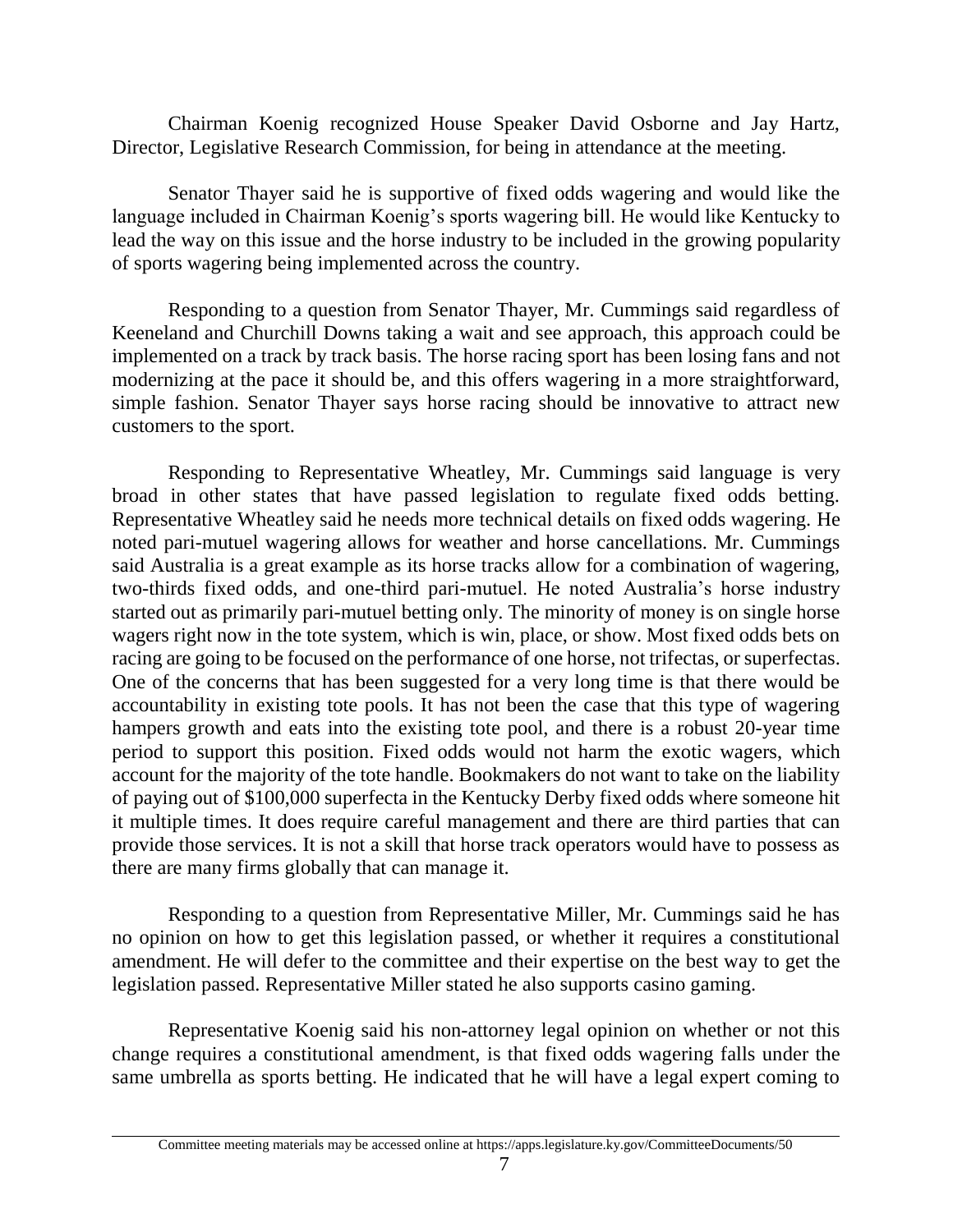testify at a special called December meeting of the committee. He hopes all members can attend this important discussion on the legalities of sports wagering.

Responding to a question from Senator Seum, Mr. Cummings said several tracks have implemented an open-door policy and it makes it very difficult to track attendance. Mr. Cummings said the horse racing sport has had an issue with attracting young customers, and fixed odds wagering may attract young people and help the future of the sport. They want to know the exact return of their bet. Senator Seum said he cannot imagine horse tracks not using turnstiles to track attendance, and he is concerned about the survival of the horse industry long-term. He has been supportive and in favor of sports wagering for several years.

Responding to a question from Senator Carroll, Mr. Cummings said the tax rate in Kentucky on pari-mutuel wagering is clear, with a percentage appropriated in an established, clear manner to the horsemen and to the state. He said to determine tax percentages for fixed odds racing, the state is starting from scratch. There are examples to follow, and in general on the current pari-mutuel bets, the total takeout paid to the track, is about 20 percent. In Nevada, which has a very efficient sports betting market, the average hold on a sports bet is five percent. There is no expectation that racing would be able to charge five percent even though the customer would love it, it is not a realistic scenario. Racing is funded through wagering, which makes the funding model for players, racetrack operators, and licensees, a higher percentage of tax. It has to be determined how much the percentage is and what piece do the horsemen get to fund purses and prize money. He expects the percentage numbers to be around 10 to 11 percent, although racetracks would probably like it higher. This funding model is completely different, and will require a fresh look. He noted there are international experts who can be engaged to discuss common pitfalls and suggestions for successful tax structures.

Responding to Senator Thomas, Mr. Cummings said the European bookkeepers have an agreement with the American track operators, and are sharing revenue back to the tracks. This is a legitimate business model and would make it difficult to know if there was an infringement on something offshore. It has been estimated that the market for American fixed odds betting by European customers on American races is roughly \$1 billion pounds annually, which is about \$1.4 billion United States dollars, or roughly 10 to 15 percent of total American turnover on racing, which is a significant number. He said there is a wide swath of European countries participating in this betting, as well as Australia, South Africa, and Asia. Asia has the largest overall hold on horse racing. Globally, over \$106 billion is wagered on horse racing through pari-mutuel betting, while \$60 billion is waged on fixed odds betting. The Asian markets are exclusively pari-mutuel, and they are easily the largest markets in the world.

Responding to questions from Representative Gentry, Mr. Cummings said New Jersey's fixed odds wagering amount is a very low percentage of the total handle. New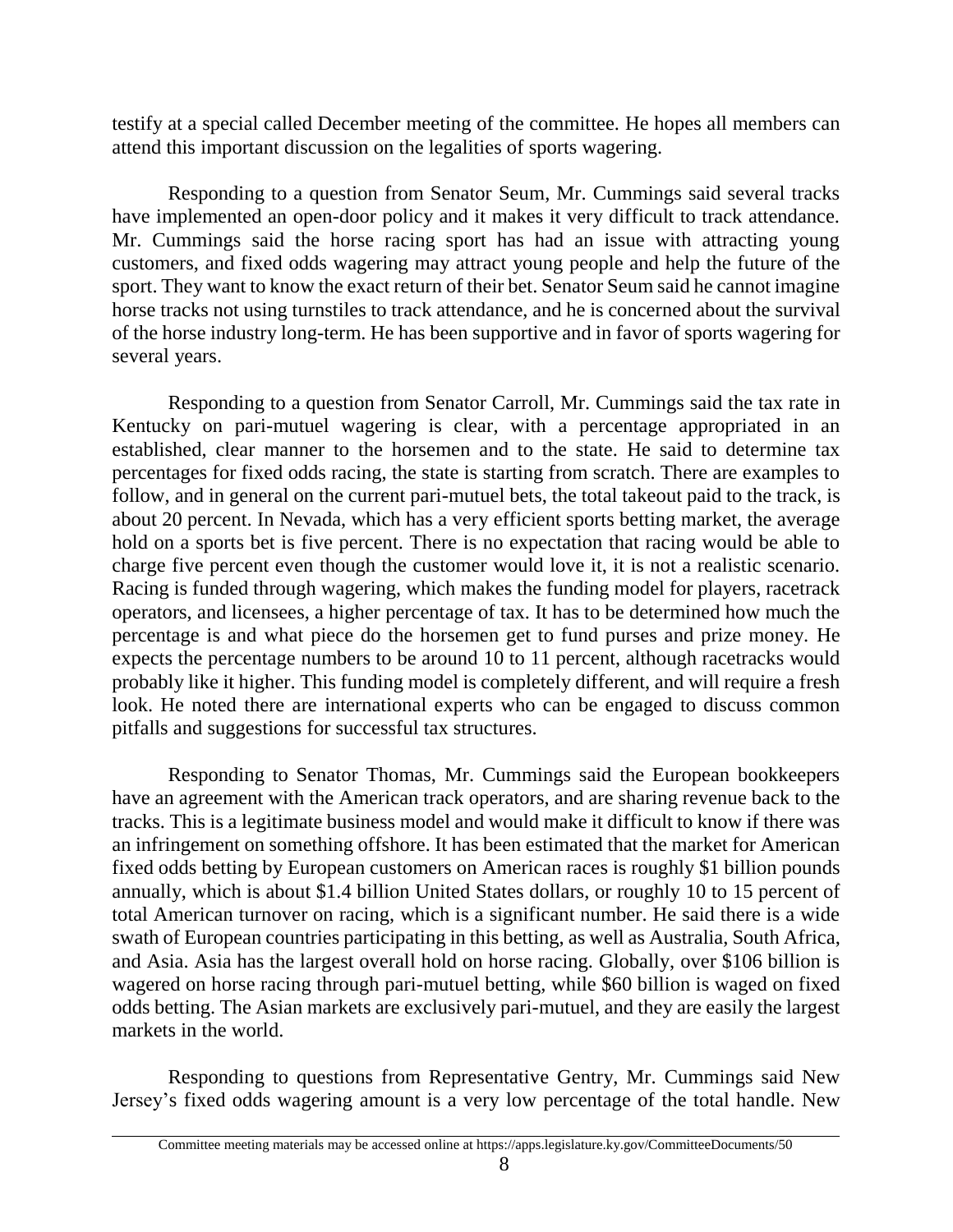Jersey has only used this wagering around their biggest races, such as the Haskell Invitational. He noted \$21,000 was handled in fixed odds wagering in the Haskell Invitational at Monmouth Park last year. Representative Gentry said it is a very low percentage, because this type of wagering is so new to the United States, but the potential is very good for higher amounts in the future. Mr. Cummings said a track operator or a bookmaking manager would approach fixed odds wagering liabilities the same way as a sports bet and a racing bet. In many other parts of the world, where fixed odds betting is allowed, sports and racing are intertwined. He said for the sake of the horse racing industry, hopefully Kentucky can get on board with this model. Representative Gentry agreed, but cautioned that moving forward, if Kentucky primarily utilizes fixed odds betting, there is a situation where the outcome could affect the benefit of a license holder; the structure is critical to get correct. He would never be in favor of fixed odds wagering replacing the pari-mutuel wagering completely, but utilizing it as a supplement.

Responding to a question from Representative McCoy, Mr. Cummings said the English funding model has been atrocious, and Kentucky does need to get purse money increased. It is important for horsemen to be involved in all discussions involving purse monies in the horse industry. The International Horse Racing Act from 1978 required the horsemen be involved in selling the rights to the product that they provide and supply. He said obtaining their buy-in, and ensuring their understanding that this concept benefits prize money, is key to its success. He does not know what the exact percentage number should be at this time, and does not currently have a recommendation. The Australian model is a good example, but Americans should want no part of the British model.

Responding to a question from Senator Harper Angel, Mr. Cummings said there is a concern among those who are against this idea that operators could lose control. He said the success completely depends on how Kentucky structures the funding model, and enables free market behavior. Kentucky has a unique opportunity to set an example for the rest of the country in the wagering and horseman side of the issue for states who have not yet legalized this type of wagering.

Senator Thayer enjoyed the discussion and noted that Mr. Cummings is a former member of the Hong Kong Jockey Club, and has great experience as a horse owner. He is a wonderful resource for the committee on a variety of horse racing issues and is now a Kentucky thoroughbred horse owner. He emphasized Kentucky is leading the way in the horse industry and has seen an increase in purse sizes due to the addition of the historical horse racing. He said fixed odds wagering is a great supplement to pari-mutuel wagering.

Senator Thayer said operators, the state, and the horsemen/purses must be considered when enacting a taxation plan. He said pari-mutuel wagering contributes to our state's general fund each year, and purse sizes will continue to be of increased importance to all parties. He said Chairman Koenig's sports betting bill has a tax rate of 10 percent for brick and mortar buildings and a 14 percent tax rate for online mobile bets. Kentucky may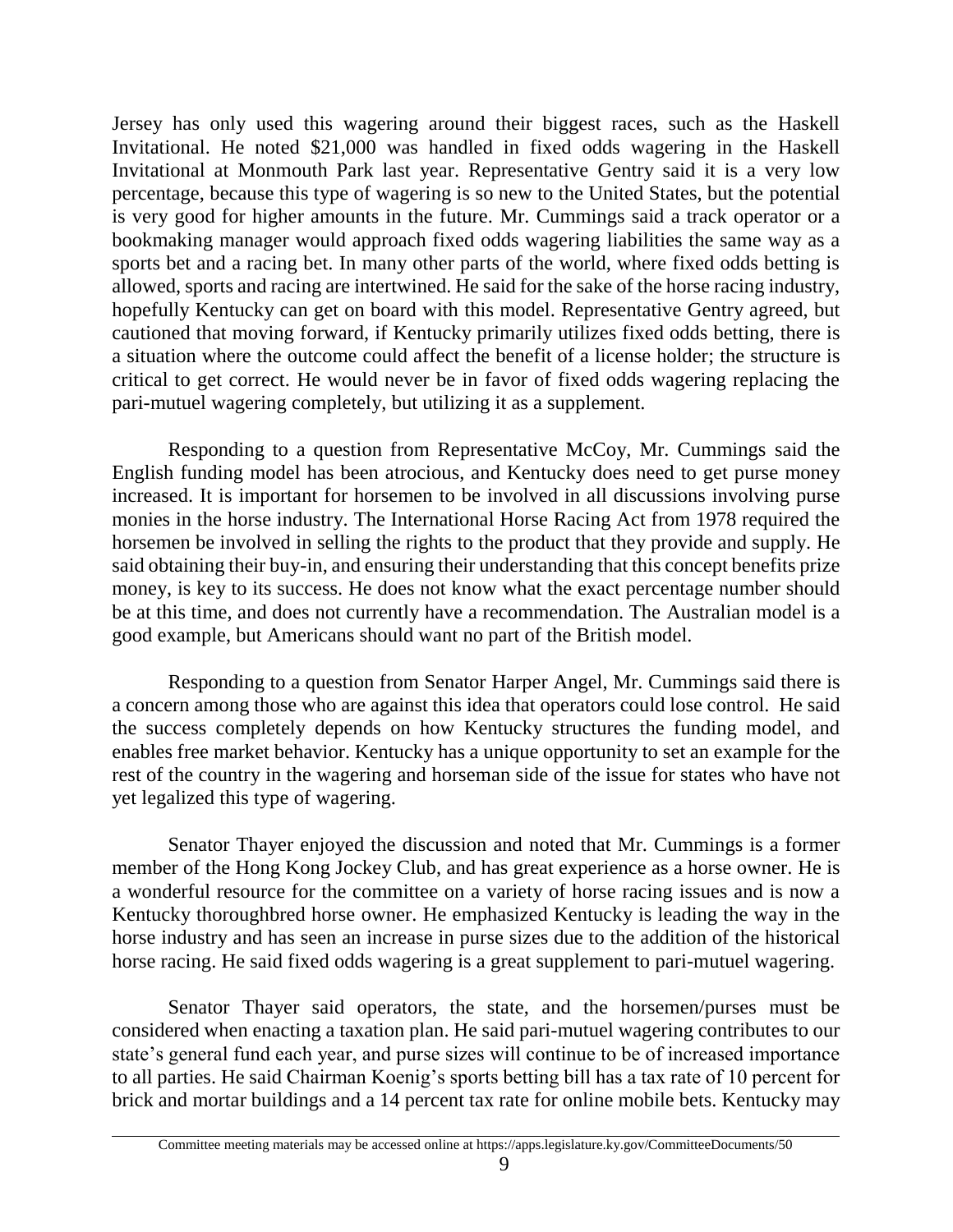want to look at a similar model for fixed odds wagering. The tax rates also have to be kept at a competitive level, or customers will not wager on it. The competition are people doing this illegally, so the tax rate must be at a level that the customer will want to wager on the products, and the operator will invest in it appropriately to attract people who are currently making the wagers illegally. Again, he hopes to see this component added into Chairman Koenig's sports wagering bill and pass out of next year's 2020 Kentucky General Assembly.

## **Kentucky Academy of Audiology**

Adam Haley, Director of Public Policy, Kentucky Academy of Audiology (KAA), said Kentucky is one of seven states that still require audiologists to hold both an audiology license and a license to dispense hearing aids. He introduced Russ Romine, the newly appointed Executive Director, KAA. He deferred to Dr. Roof to discuss the qualifications and background of audiologists.

Dr. Casey Rutledge Roof, President, Kentucky Academy of Audiology, said the Commonwealth of Kentucky has 916,000 residents with hearing loss, representing more than 20 percent of the population. Meanwhile, there are approximately 200 licensed audiologists in the state to serve them. The KAA and its members are dedicated to delivering evidence-based diagnostic and treatment services, including hearing aid dispensing and fitting services that ensure optimal patient outcomes. Unfortunately, archaic regulations impose significant barriers for audiologists seeking to practice in Kentucky.

Dr. Roof discussed the statutes that require licensed audiologists to also hold two separate duplicative licenses for hearing loss treatment and rehabilitative services. KAA recognizes the importance of licensure for professionals involved in fitting and dispensing hearing aids as a means of consumer protection. However, requiring audiologists to hold two licenses for the same services offers no additional protection to the consumer. In fact, subjecting audiologists to the authority of a licensing board, comprised largely of competitors, creates opportunities for unchecked anticompetitive behavior. Additionally, as the education and training requirements for audiologists are substantially more advanced than those of hearing aid specialists, they are unqualified to provide oversight of the licensure for audiologists as it related to the dispensing of hearing aids or any other service within an audiologist's scope of practice. Therefore, the appropriate licensure requirements for the practice of audiology are universally and singularly contained under the Kentucky licensure statute for Audiology, KRS 334A.

Mr. Haley said audiology has undergone many changed in the past few years. He noted eliminating dual licensure requirements will make it easier for consumers to access the hearing health services they need by removing the anti-competitive regulatory framework, as well as the financial penalties tied to the second license for licensed audiologists who are committed to serving them. KAA believes that addressing these unnecessary barriers to practice will help address the shortage of providers in Kentucky's